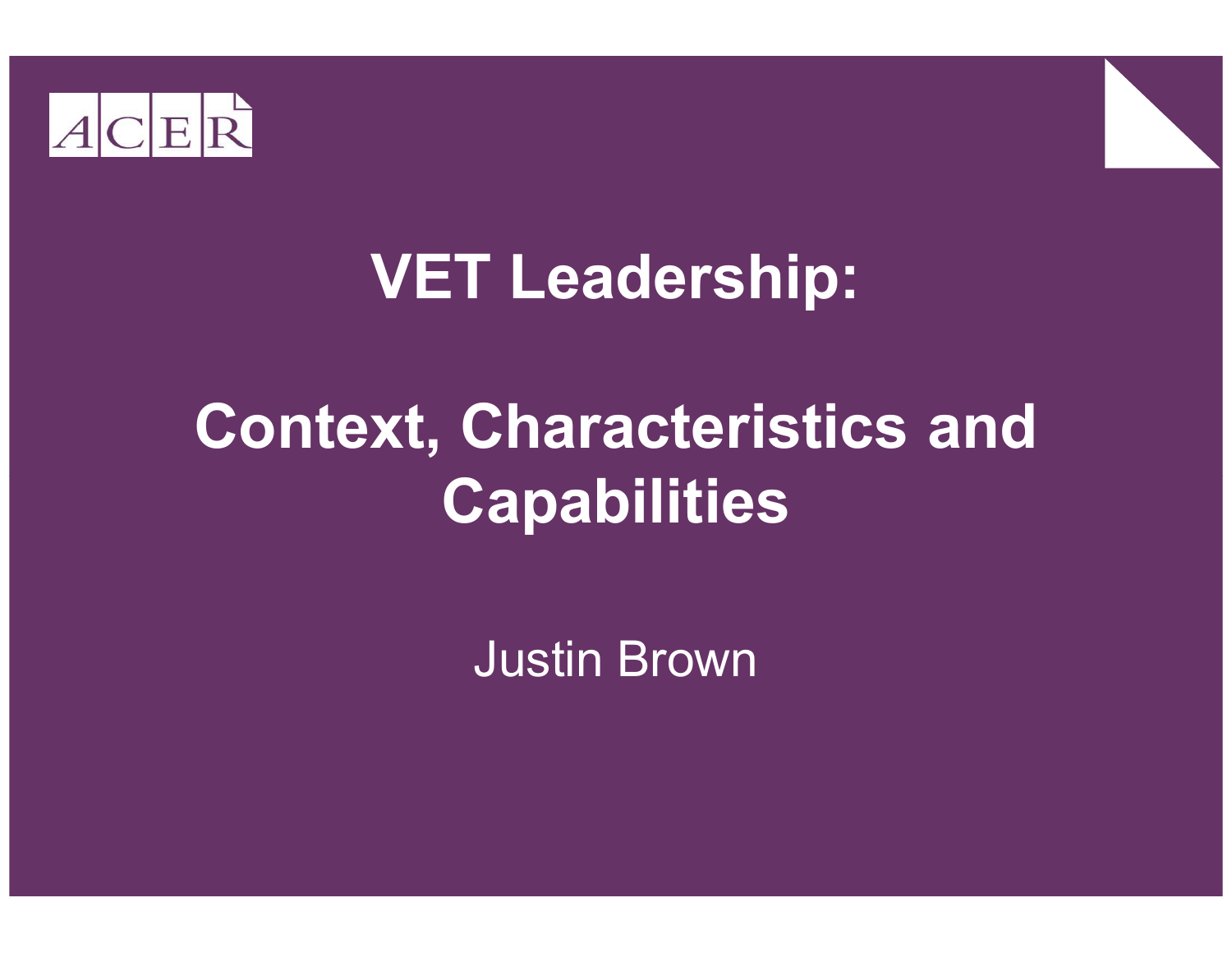



# Background

- Contributors: ACER, LH Martin Institute, John Mitchell, Peter Noonan, 500+ VET leaders, 20+ RTOs
- Timing: 2009 (data collection); 2010 (workshops)
- Objectives: to investigate:
	- –what leaders do
	- –what influences and aspirations shape their role
	- –what capabilities and competencies underpin effective performance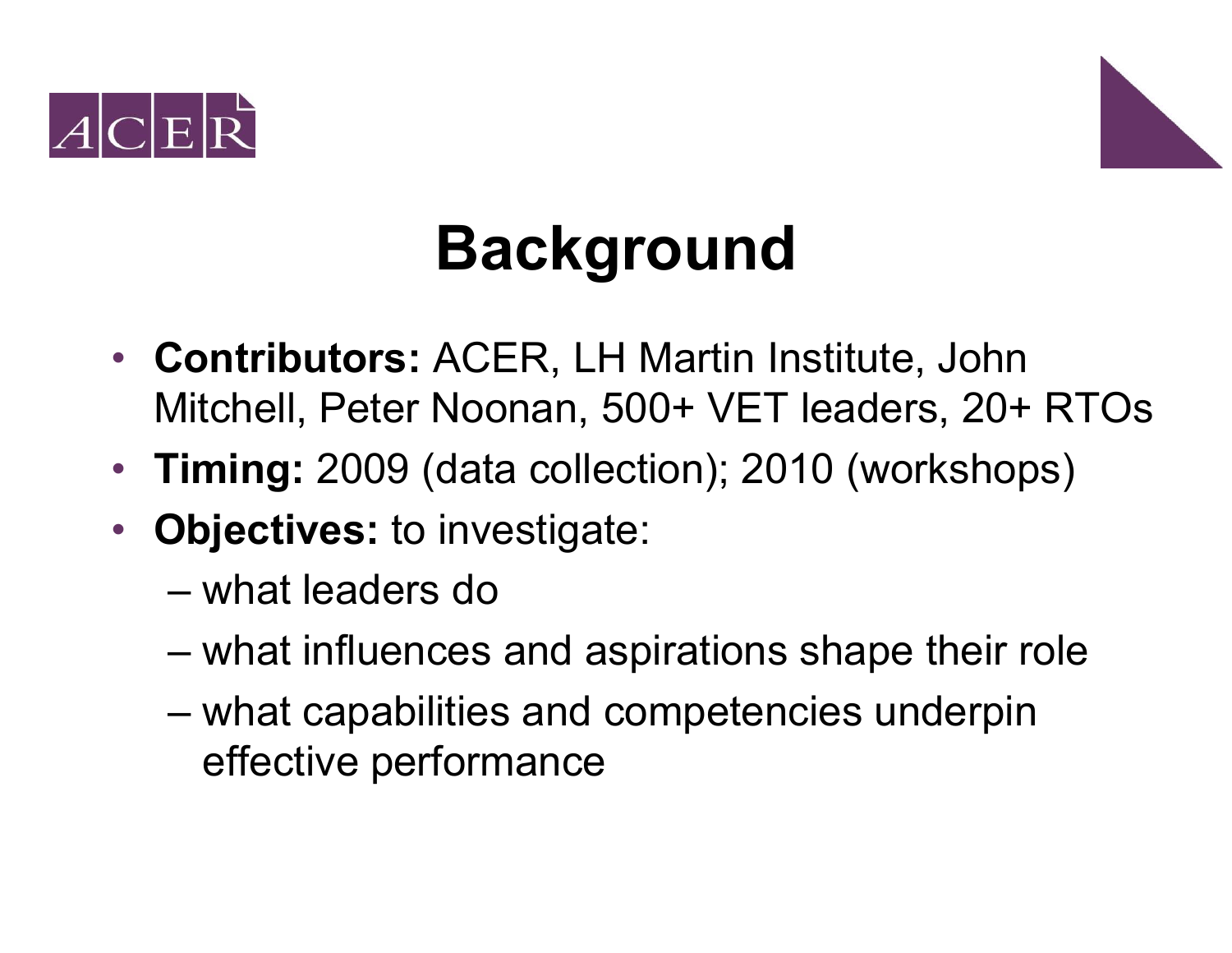



### Method

- Delivery: Online; workshops
- Structure: Item response (likert scale) and open response
- **Sample frame:** Roles positions # of reports Definition: "...people in roles classified as senior managers to who other managers report" (Mulcahy, 2003)
- Roles: Director, CEO, CFO, GM, program managers/heads/directors, heads of school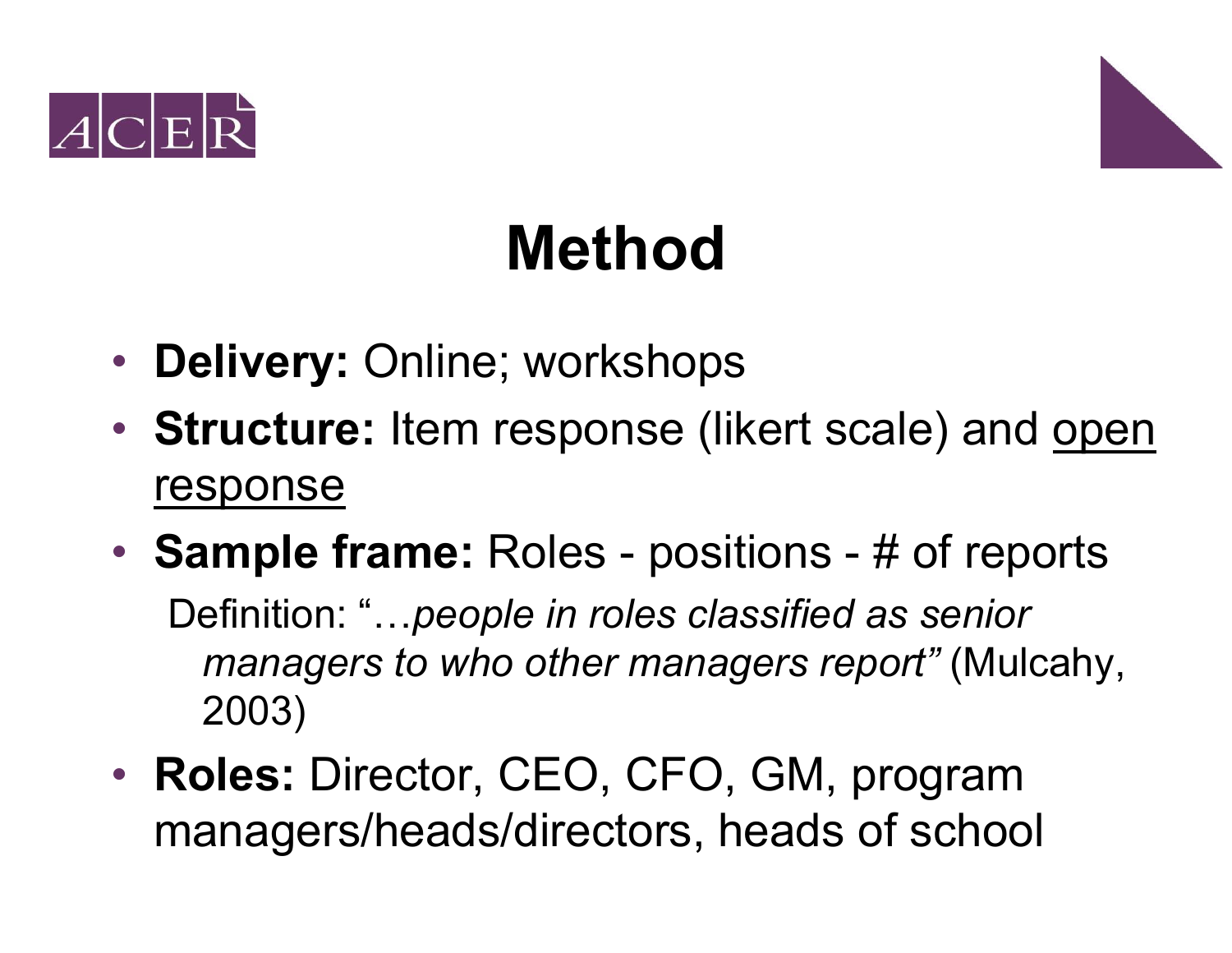



# Open response questions

- 1. Briefly, what are the three most challenging aspects of your current role?
- 2. What aspect of your current role do you find *most* significant?
- 3. Overall, what analogy best describes what it is like to be in your current leadership role?
- 4. Overall, what do you believe to be the *most* effective methods for developing the capabilities of leaders in roles like yours?
- 5. What is one key step you believe your organisation could take to improve the selection and development of leaders?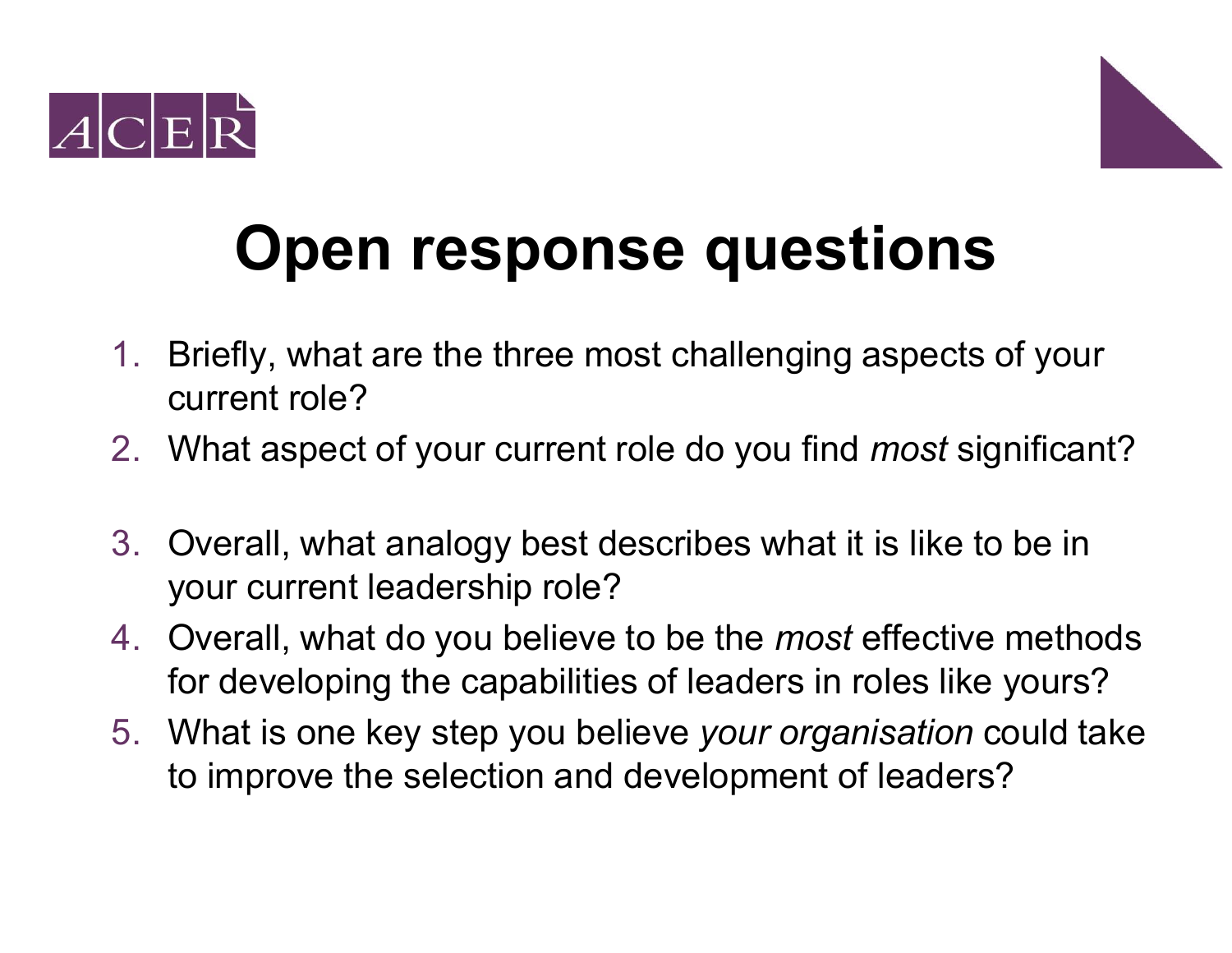



#### Significant and challenging aspects in current role

- Leading and managing change
- Environment internal and external
- People recruit, engage and revitalise
- •• New "corporate" or "business" skills
- Regulation and compliance
- Partnership building
- Time management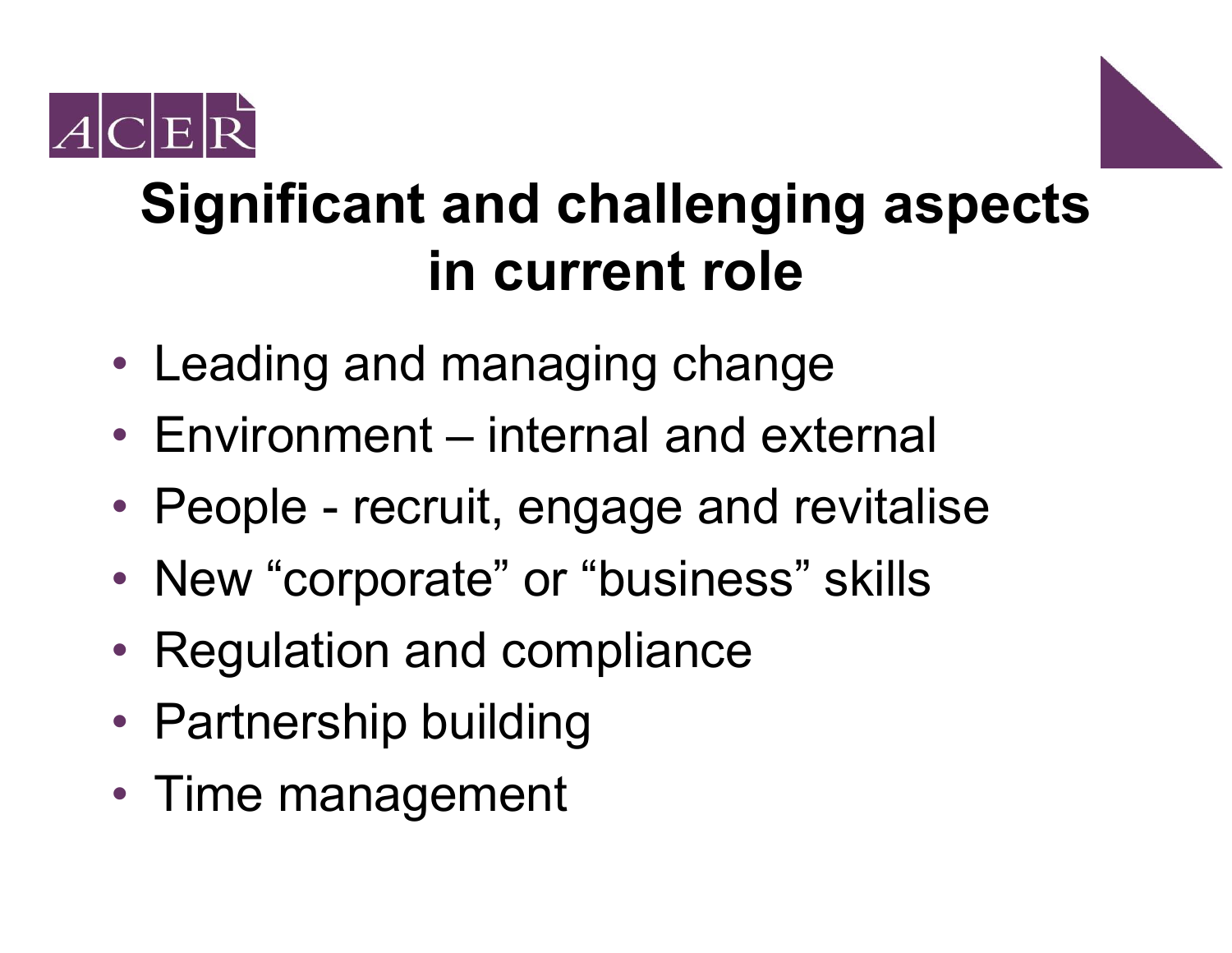



#### Analogies to describe current leadership role

- Task-oriented
	- jugglers, circus performers, entertainers
- People-oriented
	- football coaches, stage managers, shepherds, conductors, captains
- Experience-oriented
	- roller-coaster rides, car racing, rafting, surfing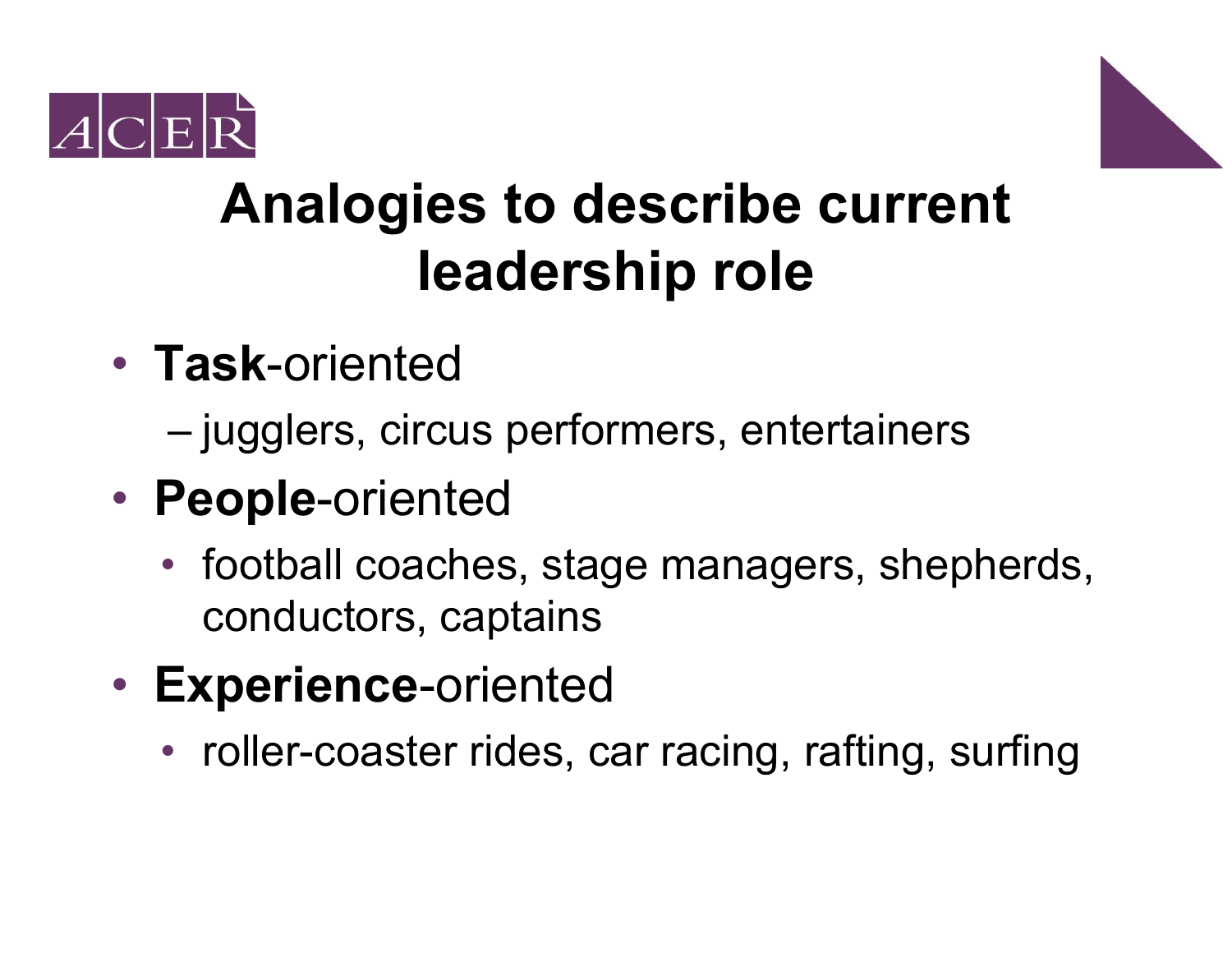



#### Effective methods for developing leaders

- •• Mixed methods - informal & formal – workbased & PD programs
- •Mentoring and shadowing
- •Contextualised formal training
- •• Planning and self-reflection
- •• Professional development
- •Professional and informal networks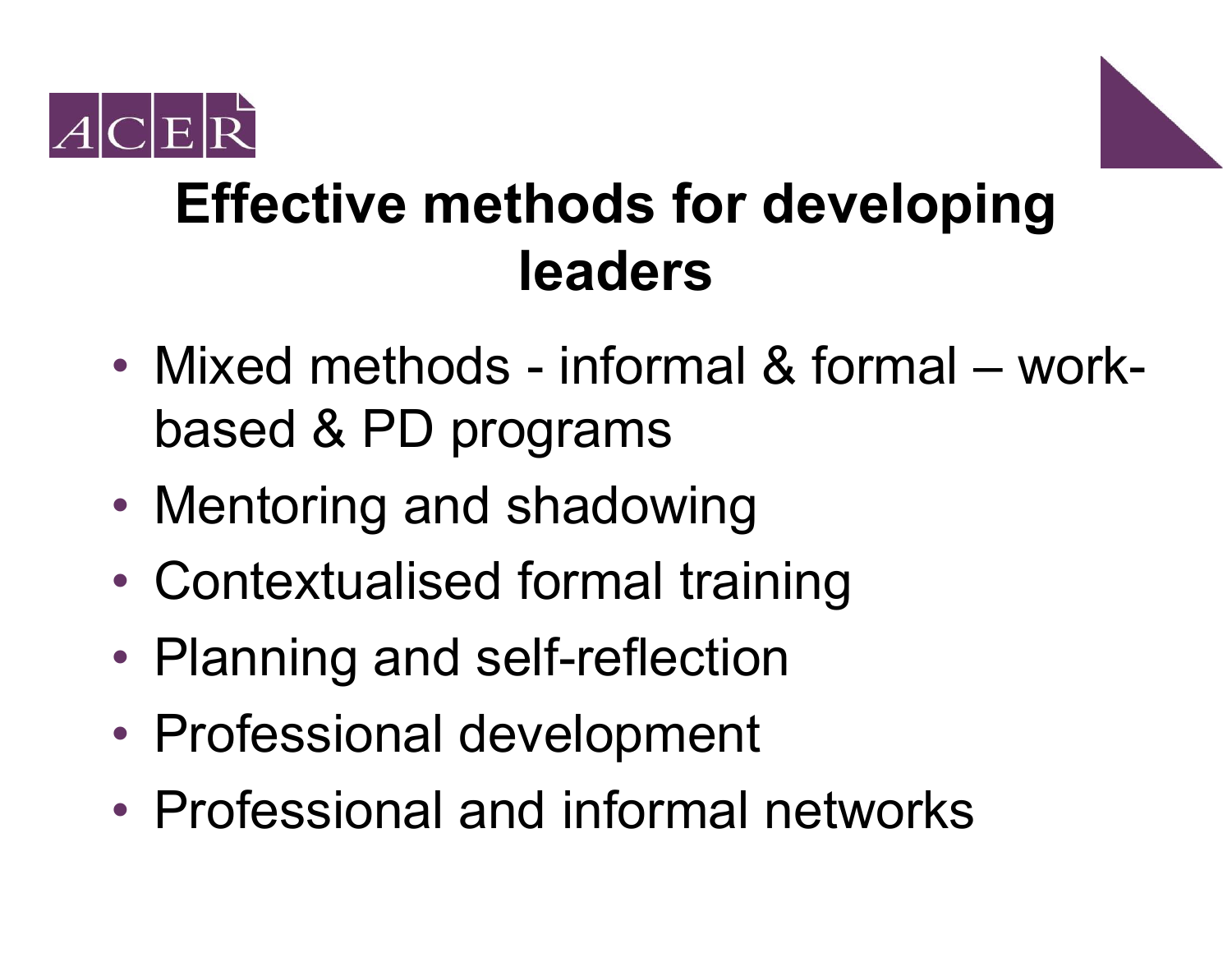



#### Steps to improve the selection and development of leaders

- Acknowledge personal and intellectual capabilities of aspiring and emerging leaders
- Formalise (bring rigor to) the marginalised mentoring and succession training programs
- Review and substantiate selection and succession processes
- Secondment opportunities
- Contextualise with real-world situations